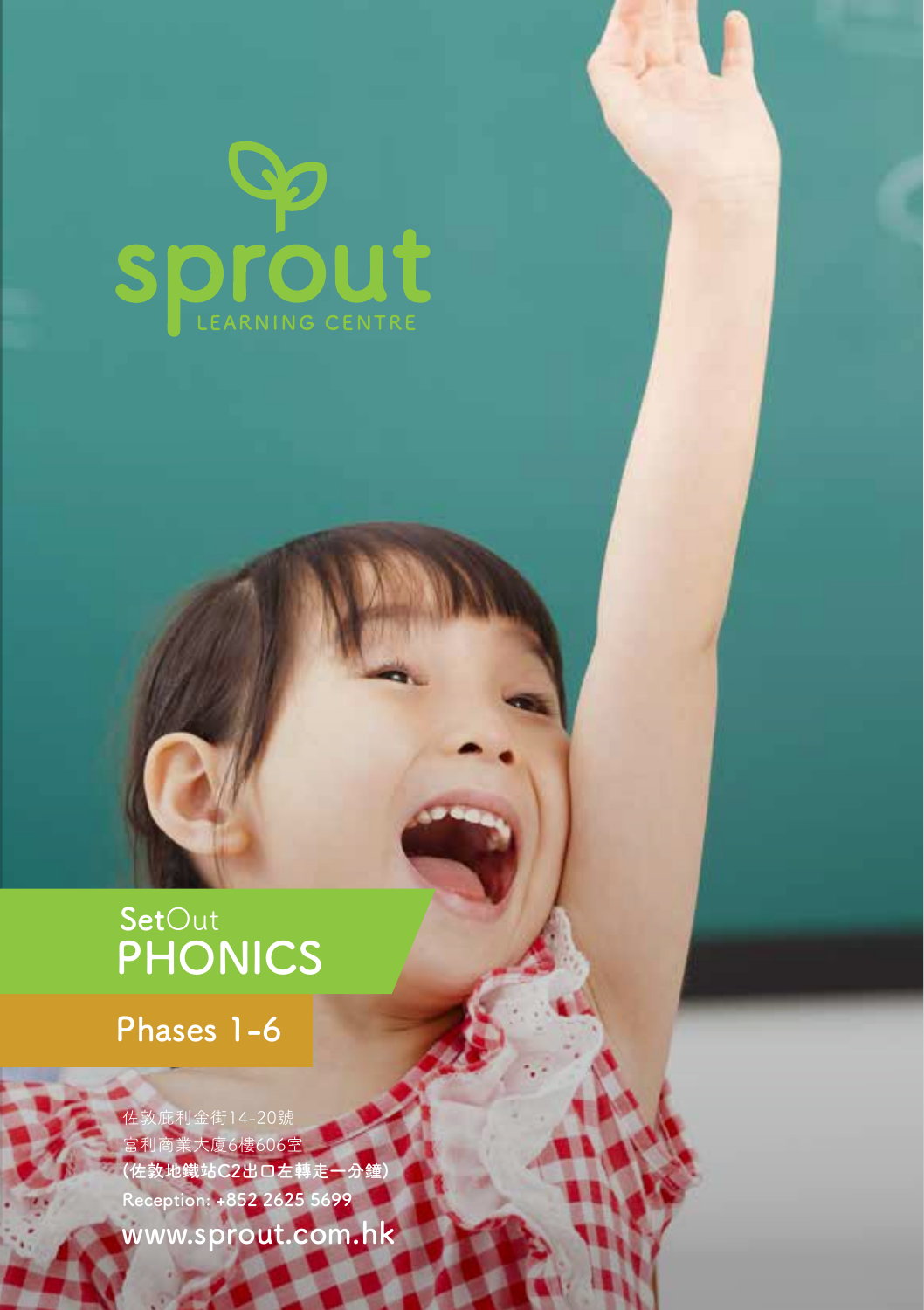# **PHONICS Set**Out

Dear Parents,

Welcome to Sprout Learning Centre, a centre for growing English language skills.

Sprout's Phonics courses provide an ideal platform for young learners of English spanning K1 to P1 (3 - 7 years old) to **SET**OUT on their English learning journey with the strongest of foundations. All phonics classes are taught by highly qualified 100% native English teachers (**NET**).

Courses follow best practice learning principles from the U.K primary national strategy "letters and sounds", incorporating Jolly Phonics and Letterland. We have a created highly interactive, multi-sensory and resource rich phonics courses designed to be both fun and outcome driven.

We also follow the complete U.K primary national strategy "Letters and Sounds" six stages recommended for comprehensive and holistic learning outcomes.



**Brent Hogan** Sprout Learning Centre



**INCORPORATING JOLLY PHONICS & LETTERLAND**



**BASED ON THE UK PRIMARY NATIONAL STRATEGY**



**FORMULATED BY SPROUT LEARNING LIMITED**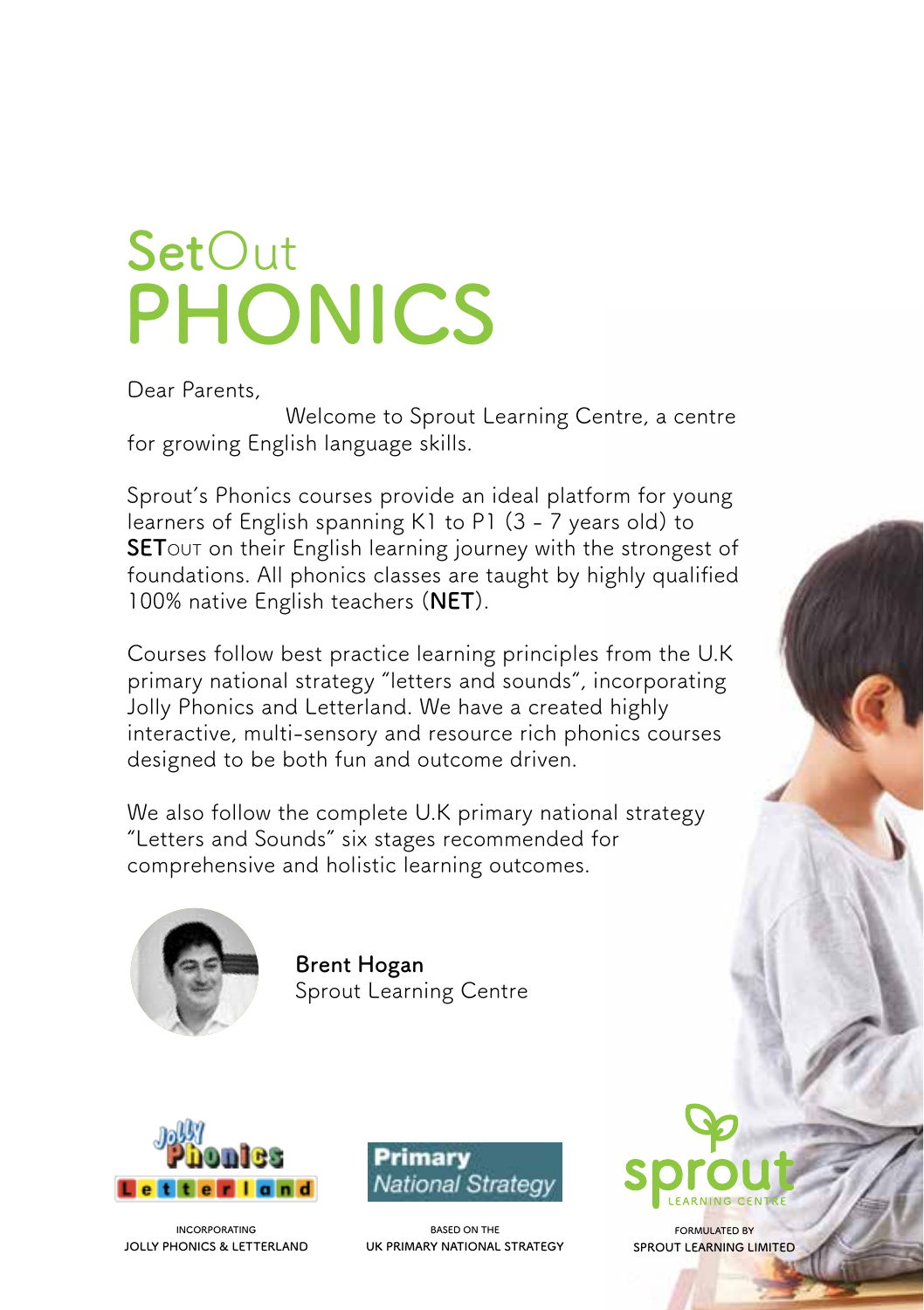#### **(7 weeks / 1 hour per week / max. 6 students)** 每星期一小時, 為期7堂, 一堂最多六人

#### **PURPOSE**

To teach children how to tune into sounds through auditory discrimination, listening and remembering sounds and to utilise auditory memory, sequencing, and to talk about sounds while developing vocabulary and comprehension.

通過聲音辨認來提升孩子們對聲音的敏銳度 訓練聆聽,記認聲音與排序 探討發聲、增加詞彙和提升對語言的理解

#### **LEARNING OUTCOMES**

- 1. Environmental sounds (環境聲音辨識)
- 2. Instrumental sounds (器樂聲音辨識)
- 3. Body percussion (身體敲擊樂)
- 4. Rhythm and rhyme (節奏和韻律)
- 5. Alliteration (押頭韻)
- 6. Voice sounds (聲音)
- 7. Oral blending and segmenting (發音的拼合與分拆)

### **PHASE 2**



**PHASE 2 (18 weeks / 1 hour per week / max. 6 students)** 每星期一小時, 為期18堂, 一堂最多六人

#### **PURPOSE**

To teach the first 19 letters sounds, and move children from oral onto letter blending and segmentation. By the end of the phase many children will be able to read some short two to three letter words (VC and CVC words) as well as many tricky sight words that can't be read or decoded using phonics.

這階段包括會教授至少19個原音,並教孩子們發音的拼合和分拆。 階段完結時,許多孩子應該能讀一些簡短、二至三個字母的單詞(VC 和CVC)以及幾個無法用語音讀出的棘手詞彙。

#### **LEARNING OUTCOMES**

| Set 1: | Ś   | a        |   |    |
|--------|-----|----------|---|----|
| Set 2: |     | n        | m |    |
| Set 3: | g   | $\Omega$ | C |    |
| Set 4: | ck  | e        | u |    |
| Set 5: | hbf | ff       |   | SS |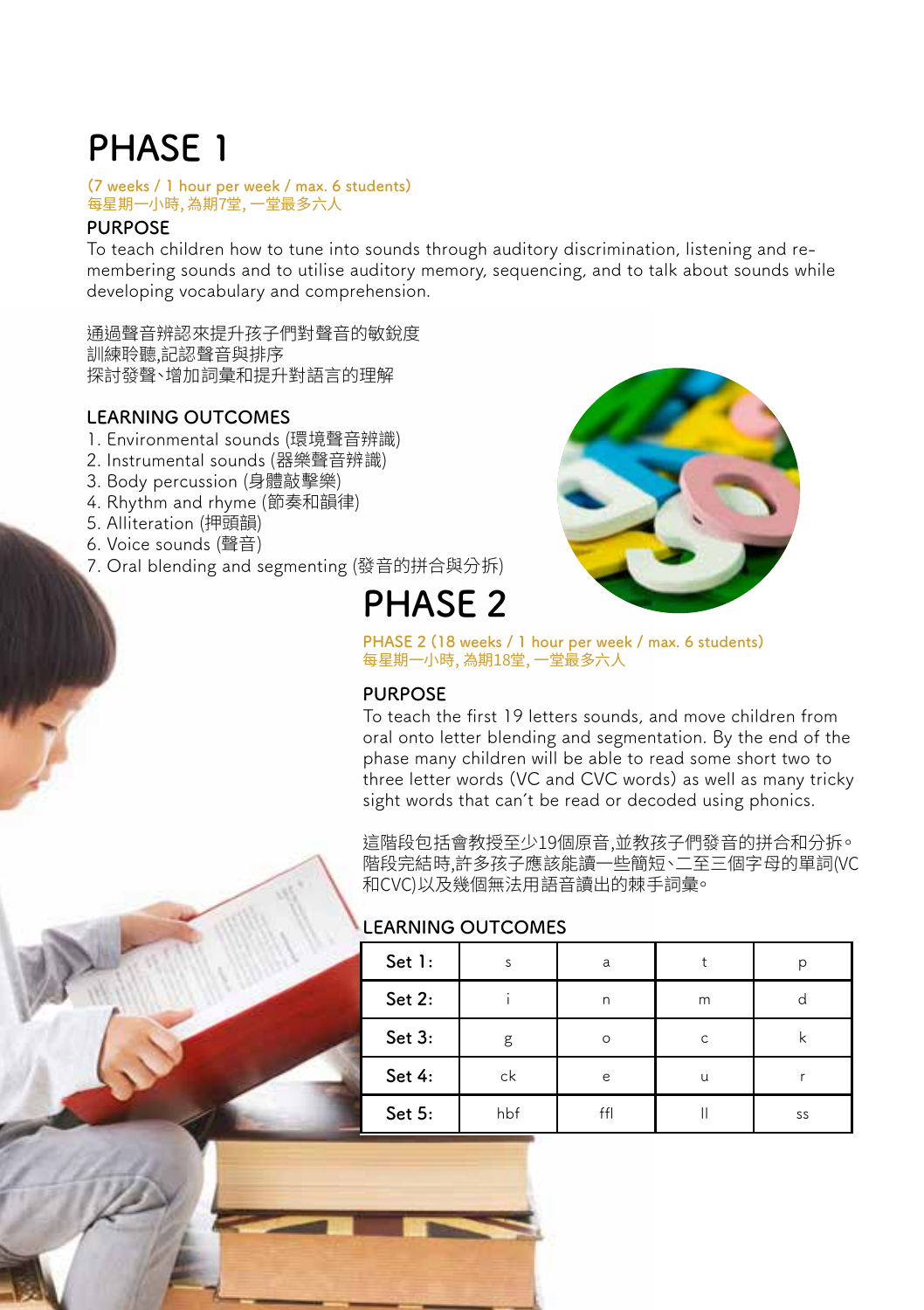#### **18 weeks / 1.5 hour per week / max. 6 students)** 每星期一小時, 為期 $I$  [室, 一室最多六人 **PURPOSE**

To teach the next 25 letter sounds, the majority of them comprising of two letters, so that children can represent each of about 42 English sounds.

這階段會教授另外25個原音,其中大部分由 兩個字母組成(例如oa), 孩子們將可以通過 子母米表示大約42個央語首。

#### **LEARNING OUTCOMES**

|  | W         |    |
|--|-----------|----|
|  | <b>ZZ</b> | qu |

| Grapheme | Sample<br>Words | Grapheme  | Sample<br>Words |  |
|----------|-----------------|-----------|-----------------|--|
| ch       | chain           | ar        | arch            |  |
| sh       | shook           | or        | for             |  |
| th       | thin/then       | ur        | assure          |  |
| ng       | looking         | <b>OW</b> | COW             |  |
| ai       | rain            | oi        | poison          |  |
| ee       | sheep           | ear       | dear            |  |
| igh      | night           | air       | fair            |  |
| oa       | coach           | ure       | mature          |  |
| oo       | boot/book       | er        | corner          |  |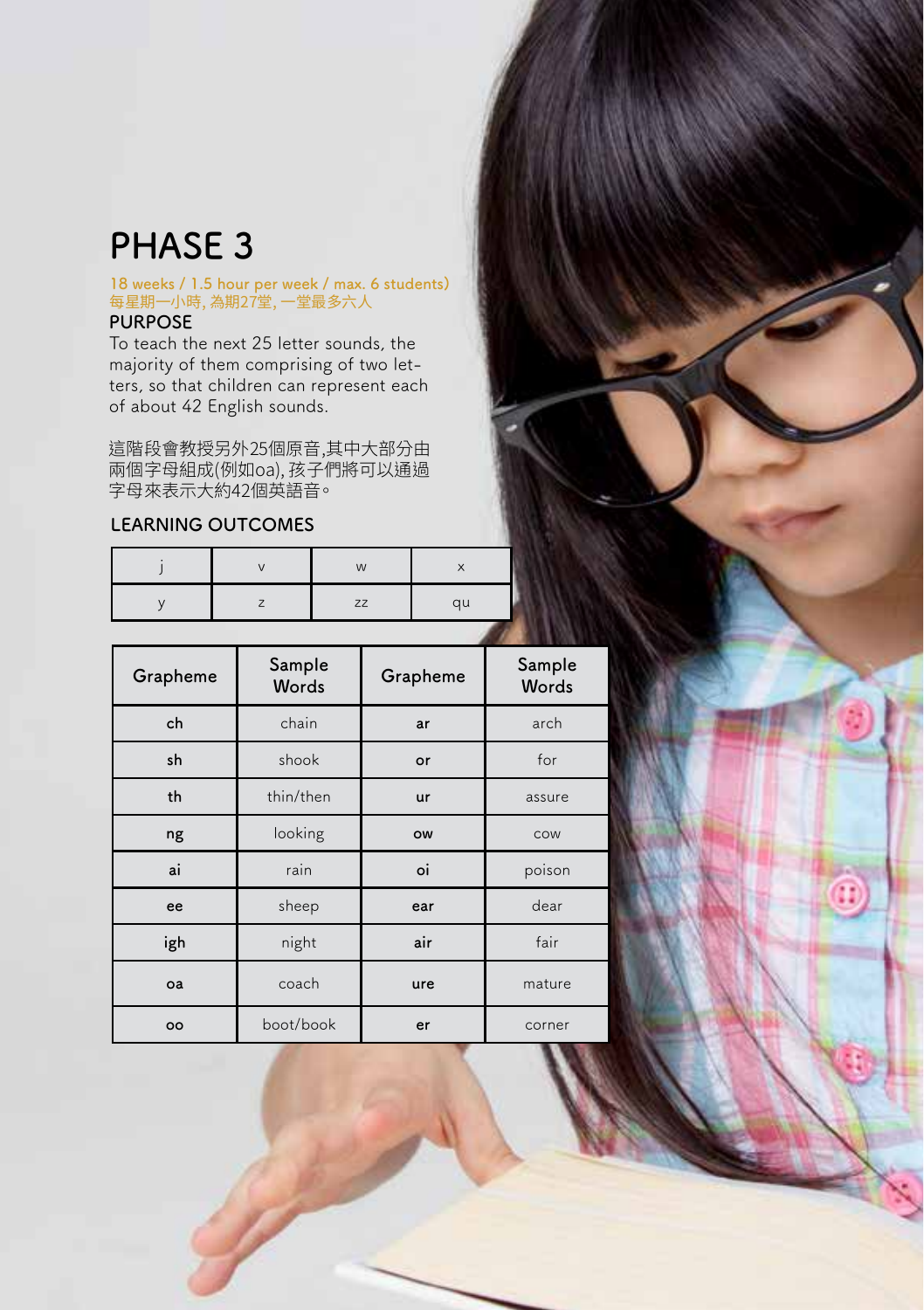#### **(10 weeks / 1 hour per week / max. 6 students)** 每星期一小時, 為期10堂, 一堂最多六人

#### **PURPOSE**

To consolidate children's knowledge of sounds and letters in reading and spelling words with consonants that blend together, and longer multi-syllable polysyllabic words. We actively practise blending for reading, dictation and spelling. Words are selected based entirely on key learning objectives.



通過閱讀及練習串有輔音的拼合字,與有多音節的字去 鞏固孩子們對字母與發音的認識; 練習運用於閱讀上的 拼合音和串字用的分拆。 這階段的練習是基於關鍵學習目標而設。

| Words using sets 1-7 letters |      |       |       | Phase three graph-<br>eme | Polysyllabic words |            |  |
|------------------------------|------|-------|-------|---------------------------|--------------------|------------|--|
| went                         | best | fond  | champ | shift                     | children           | shampoo    |  |
| it's                         | tilt | gust  | chest | shelf                     | helpdesk           | Manchester |  |
| help                         | lift | cramp | tenth | joint                     | driftwood          | champion   |  |

#### **LEARNING OUTCOMES e.g**

Phonics is the step up to word recognition. Our ultimate goal is automatic reading of all words – both decodable and tricky.

| <b>SIGHT WORDS</b> |     |     |     |
|--------------------|-----|-----|-----|
| was                | my  | you | her |
| they               | all | are | me  |
| he                 | she | we  | be  |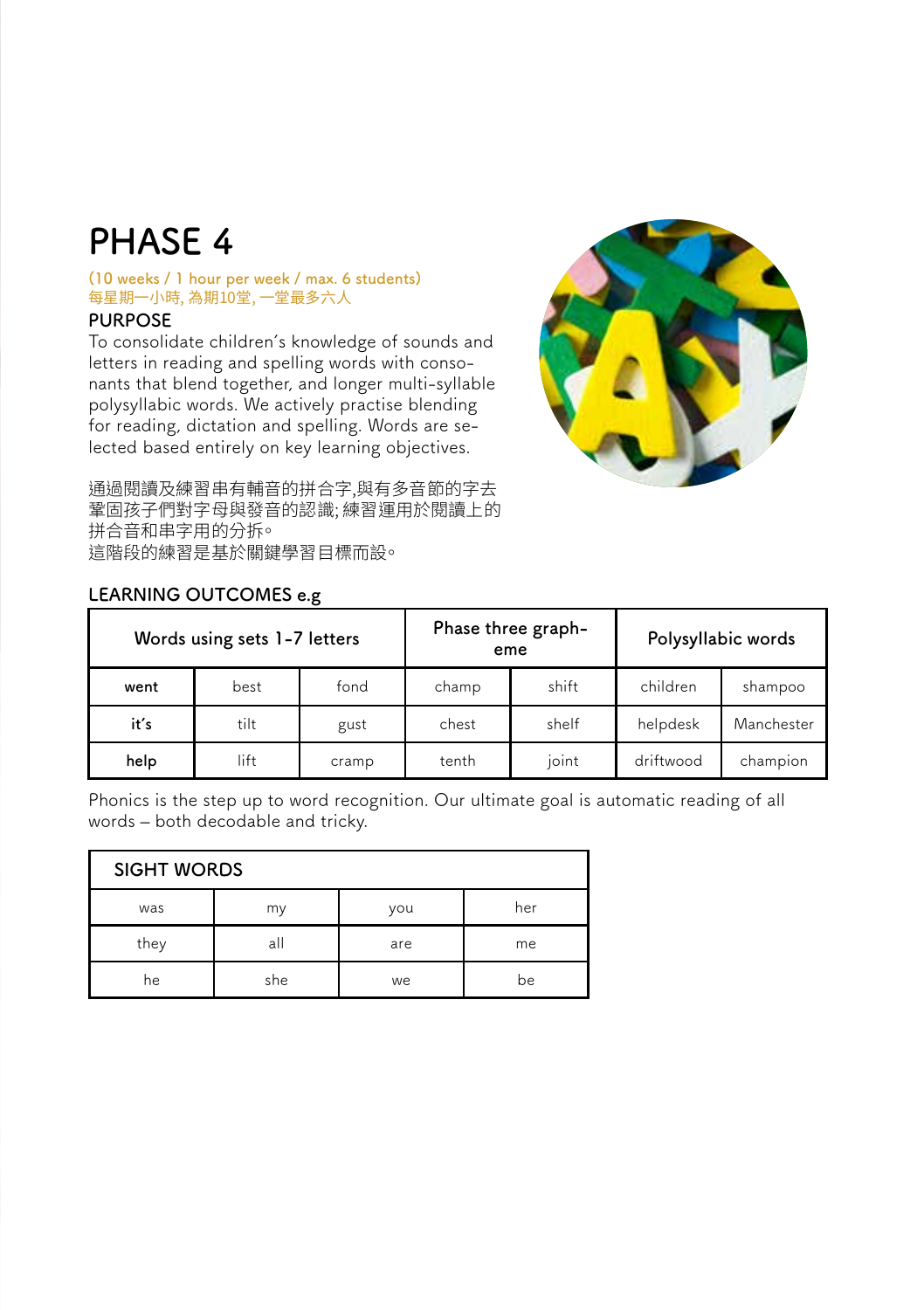### **(10 weeks / 1 hour per week / max. 6 students) PHASE 5** 每星期一小時, 為期10堂, 一堂最多六人

#### **PURPOSE**

For children to broaden their knowledge of graphemes (the smallest units of written languange) and phonemes (the smallest units of spoken language) for use in reading and spelling. They will learn new graphemes and also alternative pronunciations. Children become quicker at recognising graphemes of more than one letter in words and at blending the phonemes they represent. When spelling words they will learn to choose the appropriate graphemes to represent phonemes and begin to build word-specific knowledge of the spellings of words. Vitally important for dictation tasks required by many schools in H.K.

這個階段的目的是讓孩子們擴大他們在讀和寫方面的字形知識和音素。他們將學習新的字形和另 類發音。兒童將能更快閱讀有多於一個很字形與拼合音素的字詞。 當寫單詞時,他們將學會選擇合適的字形來表示音素,並開始建立寫單詞的知識。

#### **LEARNING OUTCOMES - TEACHING FURTHER GRAPHEMES FOR READING**

| ay day    |            |           | oy boy        |                |  | wh when                                    |          |      |       | a-e make     |           |                          |            |                    |
|-----------|------------|-----------|---------------|----------------|--|--------------------------------------------|----------|------|-------|--------------|-----------|--------------------------|------------|--------------------|
| ou out    |            |           |               | ir girl        |  |                                            | ph photo |      |       |              | e-e these |                          |            |                    |
| ie tie    |            |           |               | ue blue        |  |                                            | ew new   |      |       |              | ie like   |                          |            |                    |
| ea eat    |            |           | aw saw        |                |  | oe toe                                     |          |      |       | au paul      |           |                          |            |                    |
| /c/       | /ch/       | $/$ f $/$ | /j/           | /m/            |  | /n/                                        | /ng/     |      | /r/   | /s/          |           | /sh/                     | v          | /w/                |
| k         | tch        | ph        | g             | mb             |  | kn                                         | n(k)     |      | wr    | $\mathsf{C}$ |           | ch                       | ve         | wh                 |
| ck        |            |           | $_{\rm{dge}}$ |                |  | gn                                         |          |      |       | SC           |           | t(ion)                   |            |                    |
| qu        |            |           |               |                |  |                                            |          |      |       |              |           | ss(ion,<br>ure)          |            |                    |
| X         |            |           |               |                |  |                                            |          |      |       |              |           | s(ion,<br>ure)           |            |                    |
| ch        |            |           |               |                |  |                                            |          |      |       |              |           | c(ion,<br>ious,<br>jial) |            |                    |
|           |            |           |               |                |  |                                            |          |      |       |              |           |                          |            |                    |
| /e/       | /i/        |           | $/$ o/        | /u/<br>(south) |  | /ai/                                       |          | /ee/ | /igh/ |              | /oa/      |                          | $/$ oo $/$ | $/$ oo $/$         |
| ea        |            |           |               |                |  |                                            |          |      |       |              |           |                          |            |                    |
|           | у          |           | (w)a          | $\circ$        |  | ay                                         | ea       |      | у     |              | <b>OW</b> |                          | ew         | <b>u</b>           |
|           | ey         |           |               |                |  | $a-e$                                      | $e-e$    |      | ie    |              | оe        |                          | ue         | oul                |
|           |            |           |               |                |  | eigh                                       | ie       |      | $i-e$ |              | $o-e$     |                          | ui         | $\circ$<br>(north) |
|           |            |           |               |                |  | ey                                         | у        |      |       |              | $\circ$   |                          | ou         |                    |
|           |            |           |               |                |  | ei                                         | ey       |      |       |              |           |                          |            |                    |
|           |            |           |               |                |  |                                            | eo       |      |       |              |           |                          |            |                    |
|           |            |           |               |                |  |                                            |          |      |       |              |           |                          |            |                    |
| /ar/      | $/$ or $/$ |           | /ur/          | /ow/           |  | $\overline{\prime}$ oi $\overline{\prime}$ |          |      | /ear/ | /air/        |           | /ure/                    |            | /er/               |
| a (south) | aw         |           | ir            | ou             |  |                                            | ѹ        |      | ere   | are          |           | our                      |            | our                |
|           | au         |           | er            |                |  |                                            |          |      | eer   | ear          |           |                          |            | e                  |
|           | al<br>our  |           | er            |                |  |                                            |          |      |       |              |           |                          |            | u<br>etc           |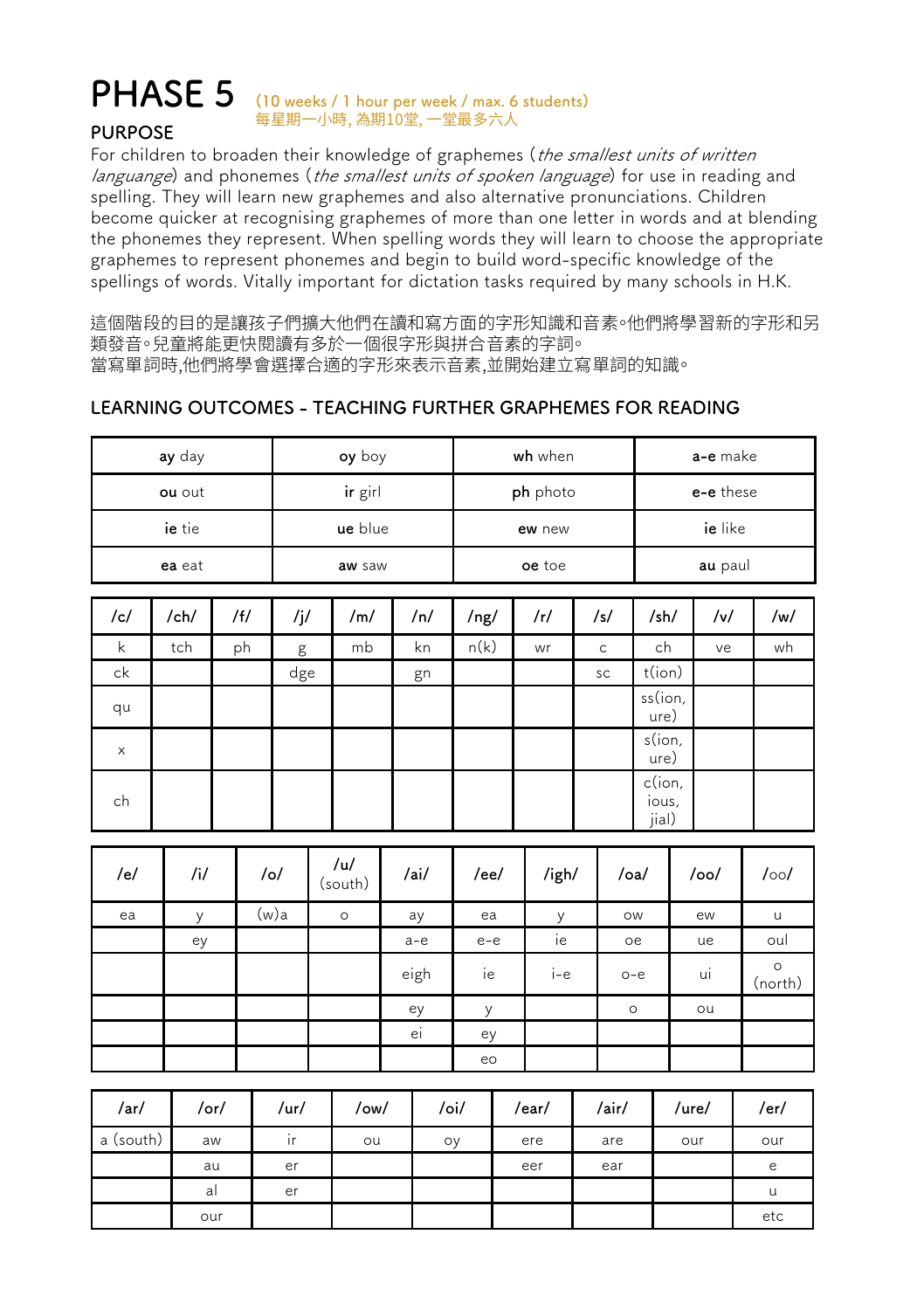#### **(15 weeks / 1 hour per week / max. 6 students)** 每星期一小時, 為期15堂, 一堂最多六人

#### **PURPOSE**

At this stage many children will be reading longer and less familiar texts independently and with increasing fluency. The shift from **learning to read** onto **reading to learn** takes place and children read for **information and for pleasure.**

Children need to learn some of the rarer pairings of graphemes and phonemes and to use them accurately.

A few children may be less fluent and confident, often because their recognition of graphemes consisting of two or more letters is not automatic enough. Such children may still try to use phonics



by sounding out each letter individually and then attempting to blend these sounds (for instance /c/-/h/-/a/-/r/-/g/-/e/ instead of /ch/-/ar/-/ge/).

在這個階段,許多孩子已能閱讀較長的時間,並能獨立及流暢地閱讀不太熟悉的文本。孩子於這階段 已能通過閱讀來獲取知識和樂趣。 孩子們 需要學習一些稀有的字形和音素, 並要能在準確地使用它們。 少數孩子可能還未那麼流利和自信,那是往往因為他們對於由兩個或以上字母組的音素還未那麼 熟練。這些孩子可能仍然在嘗試通過單獨發出每個音然後嘗試拼合這些聲音(例如 /c /-/h/-/a/ -/ r /-/ g /-/e /而不是/ ch/-/ar/-/ ge/)。

This is all too often misunderstood by some teachers as an overuse of phonics rather than misuse, and results in teachers suggesting to children that they use alternative strategies to read unfamiliar words. Instead the solution is greater familiarity with graphemes of two or more letters.

一些老師往往誤解這是由於過度使用拼音,而致使他們建議兒童使用另外的方法來閱讀 不熟悉的單詞。相反地其實只要孩子們能繼續熟習音素便能解決這問題。

#### **LEARNING OUTCOMES**

- activating prior knowledge; 複習先前的知識
- clarify learning / vocabulary work; 澄清意義 重點放在詞彙學習上
- generating questions, interrogating the text; 提出問題,查問案文;
- constructing mental images during reading; 在閱讀過程中構建想像圖
- summarising; 總結

Many of the texts children read at this stage will be story books, through which they will be developing an understanding of the author's ideas, plot development and characterisation. It is important that children are also provided with opportunities to read a range of non-fiction texts, which require a different set of strategies.

許多兒童在這個階段閱讀的文本將是故事書,通過故事書兒童們會明白作者 的理念, 劇情與人物發展。這階段應用不同策略提供一系列非小說書籍給予孩 子們。